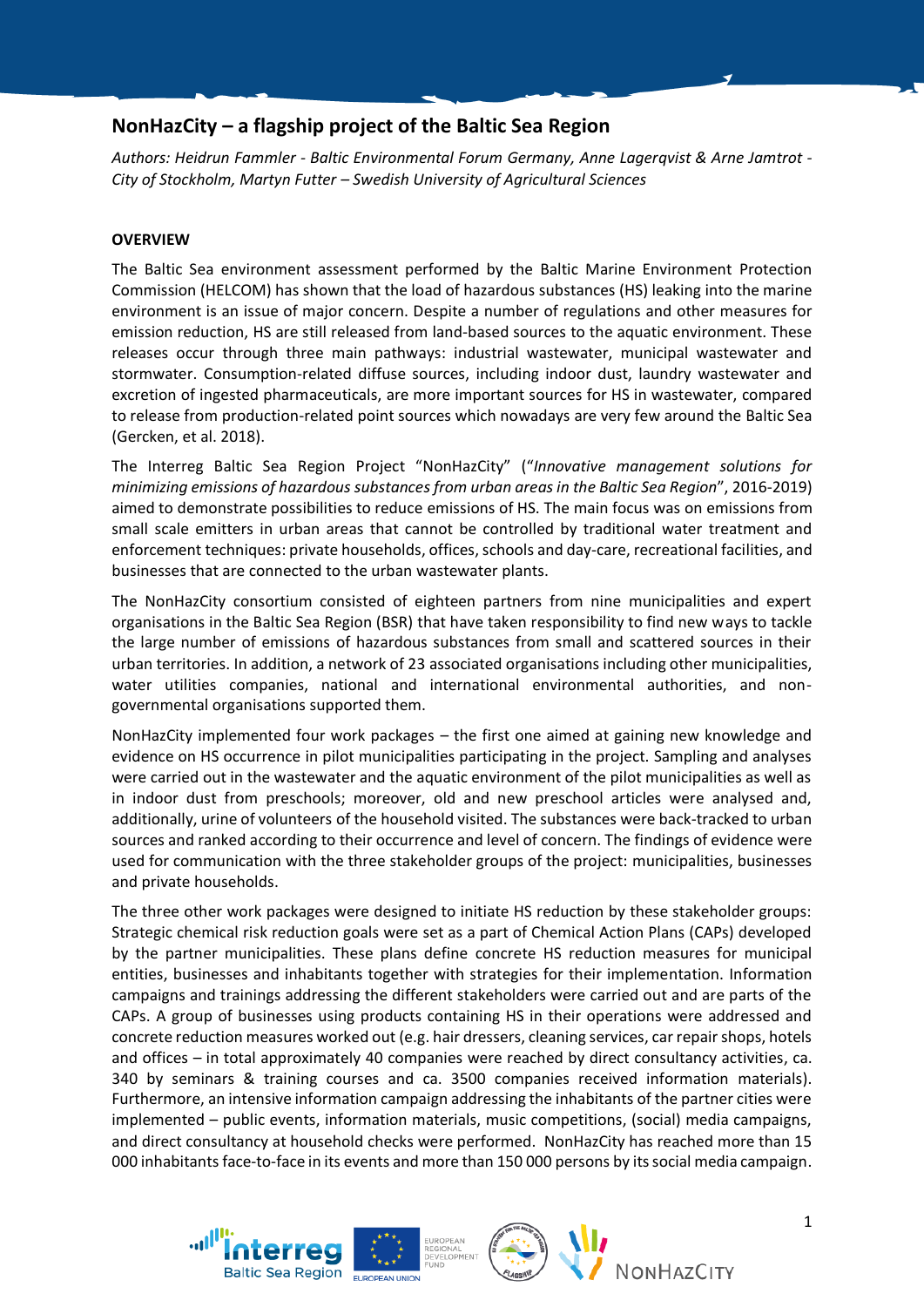# **NONHAZCITY HIGHLIGHTS AND KEY FINDINGS**

#### **Hazardous substances are everywhere!**

Some substances are hazardous since they are not readily broken down in the environment and can accumulate in organisms to toxic levels, while others have potential to introduce change in the genetic material, which might lead to cancer. Endocrine disrupting compounds (EDC) are a heterogeneous group of Hazardous Substances which can interfere with the organism's hormonal system. Effects of such substances include cancer and effects on reproduction as well as developmental abnormalities, obesity and negative effects on the immune system, among others. Human exposure to HS occurs via different routes, ingestion of contaminated food or water, direct ingestion from contact with HS containing materials, contact with skin as well as through inhalation.

NonHazCity contributed with its screening activities to new evidence of substance occurrence. The main findings:

- $\triangleright$  Phthalates, bisphenol A, alkylphenols and PFAS were the substance groups most frequently detected in all wastewater types, sewage sludge and stormwater.
- $\triangleright$  The project confirmed that households are an important source of hazardous substances. All of the analysed substances were detected in wastewater coming from residential areas, some of them frequently. This suggests that consumer products and articles are important sources of HS in the sewage system.
- ➢ Many old articles found in preschools and elsewhere contain high levels of HS. Hence, it is important to sort out and dispose of e.g. old toys and materials in order to reduce the amount of HS present in the indoor environment. Even new articles and materials may contain unwanted and/or restricted substances, but much less frequently and often at lower concentrations than older ones.
- $\triangleright$  The target substances were found in the samples from volunteers in a field test in Gdansk after reducing contact with e.g. household plastics the substances were reduced significantly in a second round of urine tests.



*Graph 1: Substance occurrence in % of samples from different sources*

The results and conclusions from analyses were published in a variety of reports in NonHazCity (Gercken, et al., 2018, Giovanoulis et.al. 2019; Pettersson, Oldén, & Lagerqvist, 2018; Rutkowska, Konieczna 2016).





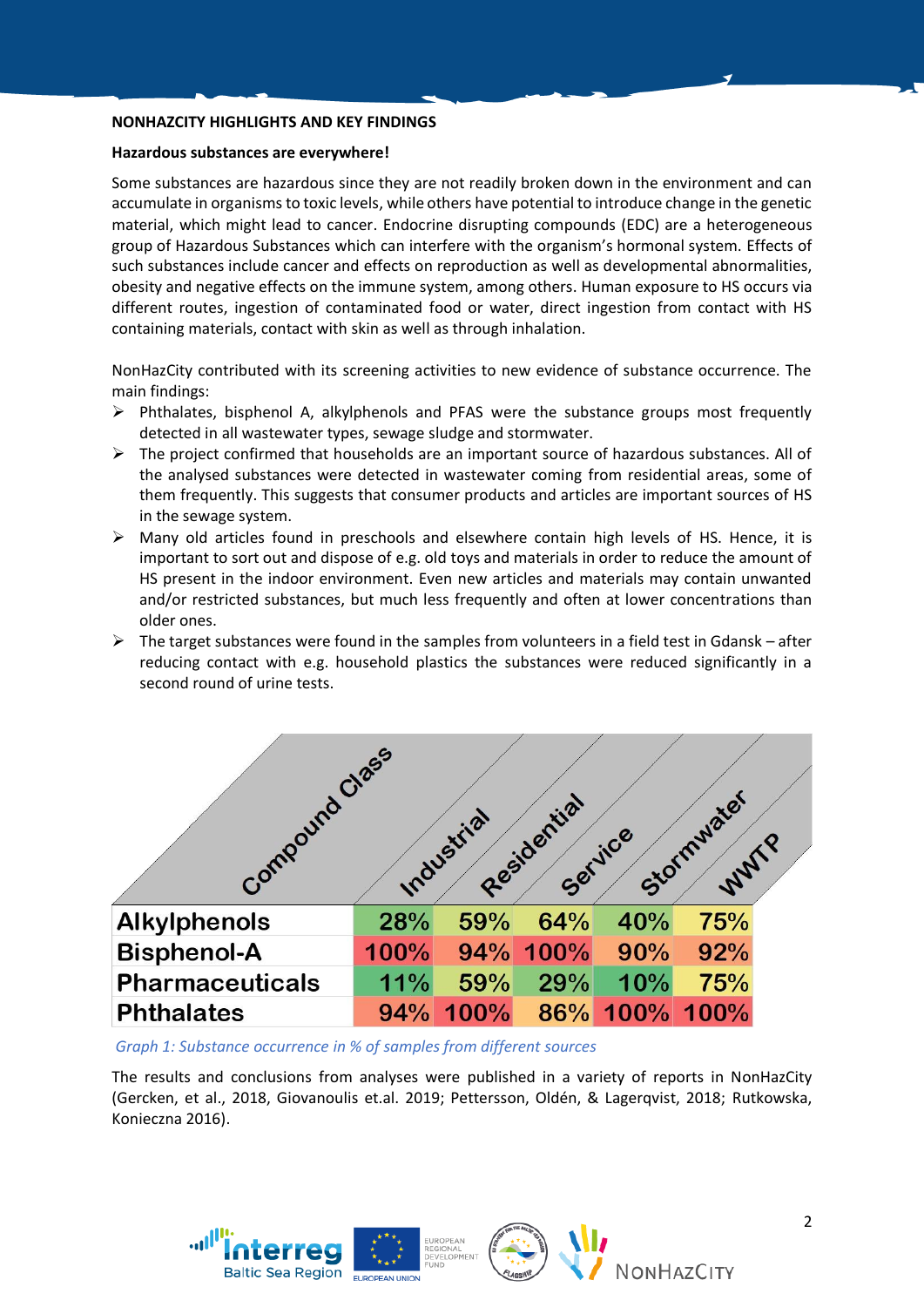# **Municipalities are key player for HS reduction!**

NonHazCity showed that municipalities have a great number of opportunities to reduce the HS load in their territories as they can set strategic goals for HS reduction for the entire municipality including businesses and inhabitants. Municipalities can directly reduce the HS load by good housekeeping of chemical products and substitution of those containing HS at their own premises.

Chemicals Action Plans (CAP), as introduced by the City of Stockholm, set strategic goals and define concrete measures and appropriate strategies to phase out HS within the own operations. Turku, Pärnu, Riga, Silale, Kaunas District and Gdansk developed CAPs in the frame of the project. Stockholm and Västerås updated existing CAPS and assessed their implementation. The CAPs became policy documents with high levels commitment for implementation and new priorities for chemicals risk management at the municipality: Riga City Council, for example, decided to establish a new position in its environmental department: a full-time chemicals coordinator.

Some of the CAP measures were implemented within NonHazCity as test cases. The HS reductions associated with each measure were calculated. Results suggested a great HS reduction potential if measures were to be implemented at large scale.

| Item           | <b>Phthalate</b><br>plasticizers (kg) | <b>Chlorinated</b><br>paraffins (kg) | Organophosphorous<br>$\parallel$ flame retardants (kg) |
|----------------|---------------------------------------|--------------------------------------|--------------------------------------------------------|
| Old mattresses | 2 100                                 | 1,3                                  | 230                                                    |
| New mattresses | O                                     |                                      | 0,1                                                    |
| Old toys       | 170                                   | 4,2                                  | $\overline{\phantom{0}}$                               |
| New toys       | 0,2                                   |                                      | $\overline{\phantom{0}}$                               |

# *Graph 2 – Hazardous Substance found in pre-schools (Lagerqvist, A. (2018). Hazardous substance reduction through phase out of old articles and materials in pre-schools – calculations of actual reduction. NonHazCity.)*

Public procurement is one of the key tools to reduce HS from urban sources. Municipalities are largescale purchasers of goods and services and are often responsible for a variety of public entities e.g. schools, pre-schools, care centres, traffic, construction, street and park management, etc. - all of them following public procurement rules. Via clear criteria on HS within their Green Public Procurement (GPP) policy, municipalities can influence large scale purchasing patterns and reduce the amounts of products, articles and materials that contain HS. NonHazCity, therefore, developed guidance materials for making HS issues more explicit within GPP. (Kontturi, K., Lankiniemi, S., & Hannamaria, Y. (2018). *Guide for Chemical Smart Public Procurement.* NonHazCity*)*

# **Hazardous substance reduction in businesses – a hard tough nut to crack!**

The multitude of businesses in municipalities are important actors for reducing chemical risks. Business operations may involve the use of HS that may be released via wastewater to the environment or there may be occupational exposure at the workplace. The articles or products produced, and businesses may contain HS. Being both source and pathway, businesses can reduce their HS footprint by substitution activities and other related good chemicals management practices.

However, most businesses outside the chemical sector, in particular small businesses(which represent 99% of all businesses in the EU), do not believe that they use HS containing products or articles in their operations and workplaces. Getting businesses to engage in HS reduction meant at first raising their awareness since very few businesses do not have any HS at their workplaces.





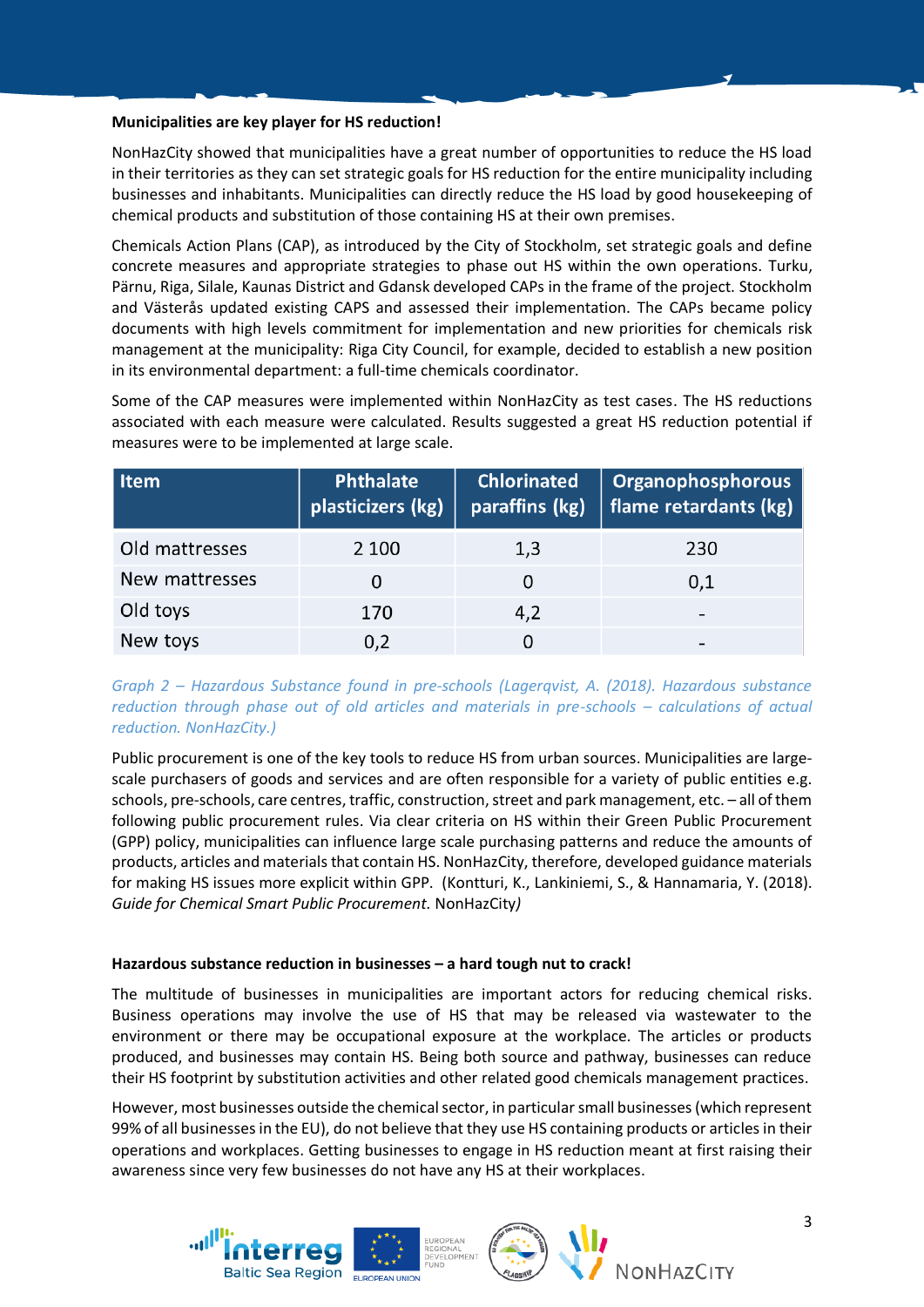NonHazCity in its ambitions to raise awareness of HS in everyday life wanted to show that in some types of businesses, occupational exposure and exposure of customers, can far exceed emissions to the environment. Hairdressers and cleaning services were among the sectors targeted for these activities. Other NonHazCity target sectors included car repair workshops, laundry services, the construction industry, the woodworking industry, healthcare services, hotels and, in general, offices.

Hairdressers use a **huge amount of cosmetic products (shampoos, conditioners, dyes, colours, perms and fragrances). Many of these products contain substances that are classified as hazardous to human health or the environment. C**leaning products quite often may contain hazardous components such as acids or alkalines, disinfectant compounds, aggressive preservatives and fragrances.

NonHazCity provided information including newsletters and brochures, direct consultancy and training courses for hairdressers and cleaning services to realise the HS reduction potential within their sectors. Overall, the HS reduction potential in the two sectorsis considerable, although at a single business it might look marginal:

- $\triangleright$  There are 400–500 000 hairdressing salons in the EU employing ca. 1 million people and serving ca. 350 million potential customers per year. (European Cosmetic Industry, 2018). About 1.8 million hair dye products were sold in Denmark in 2010. The highly sensitizing chemicals paraphenylendiamine (PPD) and resorcinol were analysed in hair dyes at concentration ranges from 0.04 – 0.25% and 0.05 – 2.2% respectively. The potential for substitution of these two hazardous chemicals in one product group is considerable. (Danish EPA, 2013)
- $\triangleright$  In 2006, the cleaning sector in the EU employed approximately 3.6 million workers contracted in 129 000 companies. Cleaning employees may be exposed to a broad range of HS in cleaning products and by contact with polluted dust, dirt and indoor air at the premises. Some substances in cleaning agents may also cause health problems to people who visit or work in the facilities where they are used. This includes, e.g., allergenic fragrances. Other substances can be detrimental to the aquatic environment. In Sweden the estimated amount of cleaning products used is 50 000 tons per year. Even though hazardous ingredients may only be present at a low percentage this would account for a considerable emission of HS, primarily to the aquatic environment.



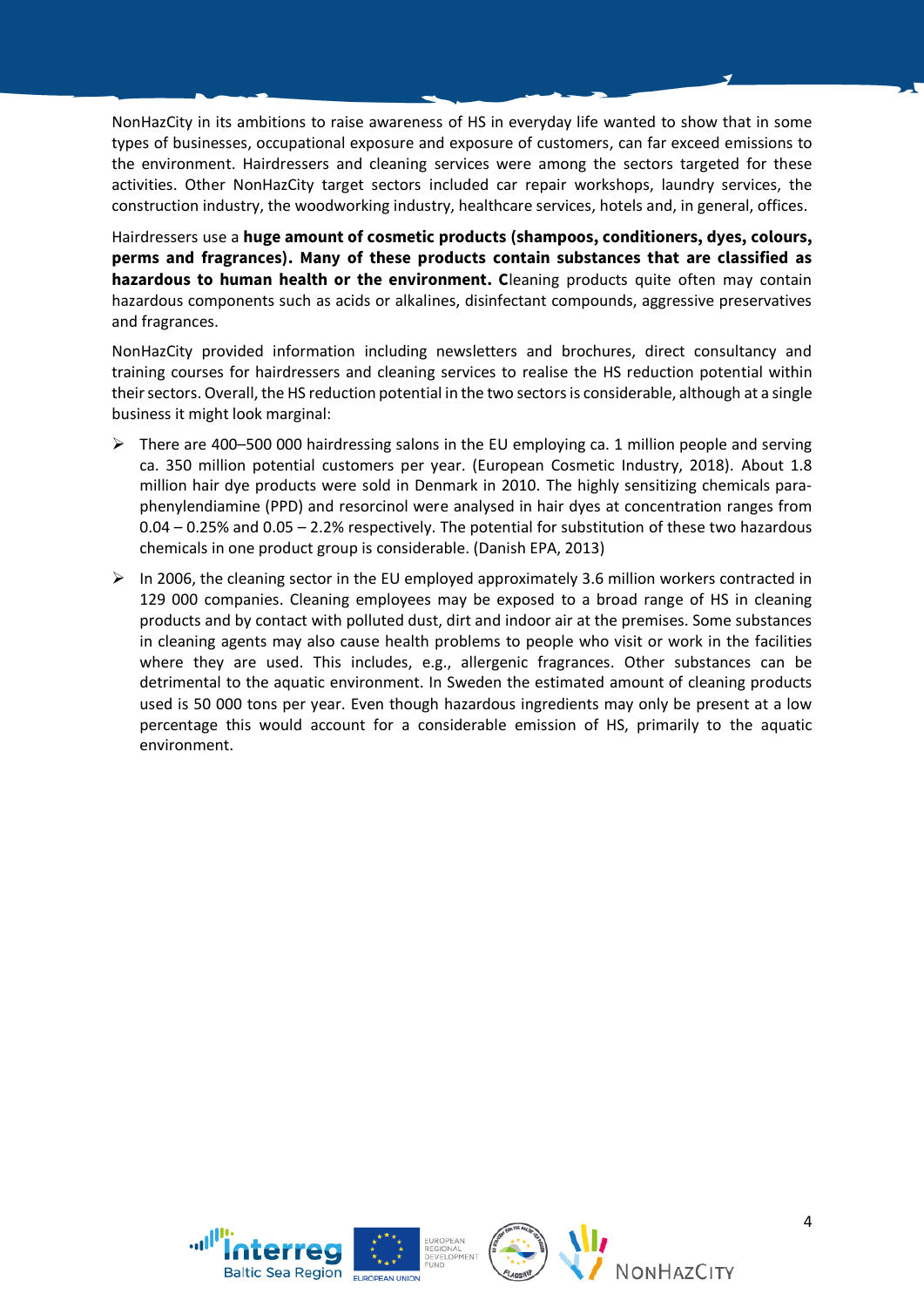

*Graph 3: hairdressers are an especially vulnerable professional group (Photo: Isabella Antonelli, iStock)*

Please, find the full report on the work with businesses in: Alijošiutė, A., et al. (2019). *Successful substitution of hazardous substances is possible for businesses.* NonHazCity.

# **Hazardous substances – the unknown flat-mates.**

Consumers use a wide variety of products, articles and materials in their households which may contain hazardous substances: detergents, cosmetics or paints – but also articles like: furniture, clothes, interior textiles, flooring materials, toys, kitchen utensils, electronic devices, etc. The presence of HS in articles is mostly unknown to people, even the environmentally informed.

Many of these HS-containing products can be used less, substituted or even completely avoided. A change of consumption pattern one way to reduce the use of HS containing products and by this reduce one's own exposure as well as emissions into the environment. Emissions are mainly distributed via wastewater, for example via chemical products flushed when washing up and cleaning, from cosmetic products washed off when showering, from floor wiping of dust where HS have been deposited after being emitted from articles in the indoor environment and from laundry of textiles. (Lagerqvist, 2018).

NonHazCity addressed the inhabitants of the pilot municipalities as "consumers" in their homes. The project teams wanted to show the inhabitants their individual hazardous substance emission share and give information about how to use less hazardous substances in every-days life to help to protect the Baltic Sea environment and their own health by reducing exposure. Partners implemented intensive information campaigns in pilot cities and a large suite of local language information material has been developed and distributed (Senele, K. (2018). *Overview of the inhabitants´ campaigns in the cities and the most successful campaign elements.*)





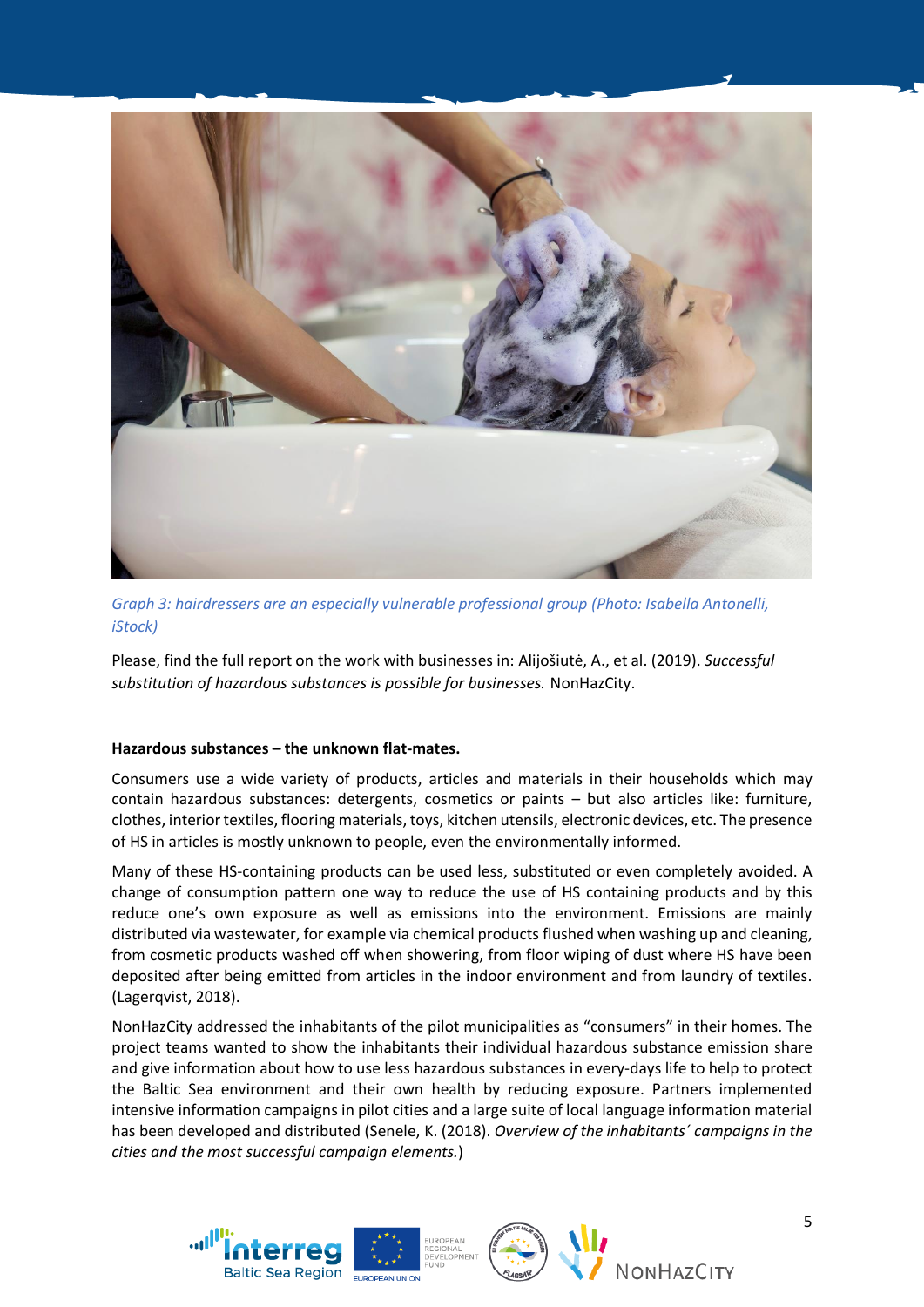One shiny and very successful communication measure was a Campaign called "Test your household – how many chemicals do you use" in which the teams of the project partners went to more than 50 volunteering households and did a check for the presence of products and articles potentially containing HS. The aim was to discuss which products could be replaced by which alternatives and to achieve a reduction in number of products and target substances.

Many more hoarded products were found in the households than expected. More than 50 different cosmetic products and cleaning agents were found in some households and many products contained HS, of which some were EDCs. At a second visit (half a year later) kitchen appliances such as pans, or food containers were exchanged; a decrease in detergents was noticed and some personal care products were substituted. The results for changes in cosmetics were inconclusive: Several people held on to specific luxury cosmetic products (e.g. make-up) which were difficult to substitute since these products satisfy their requirements or they have been used for a lifetime and therefore have an emotional value. That made cosmetics a delicate topic.

The measures taken by the volunteers as well as their thoughts about the issue were documented and disseminated through several channels in order to inspire others and to show an example of what an individual person can do.



*Graph 4: The NonHazCity household check (Photo: Martin Krekeler, Egle Ruskute)*

Please, find the full report on the household check work in: Fammler, et al. (2019). *Reduction of hazardous substances in private households.* NonHazCity.